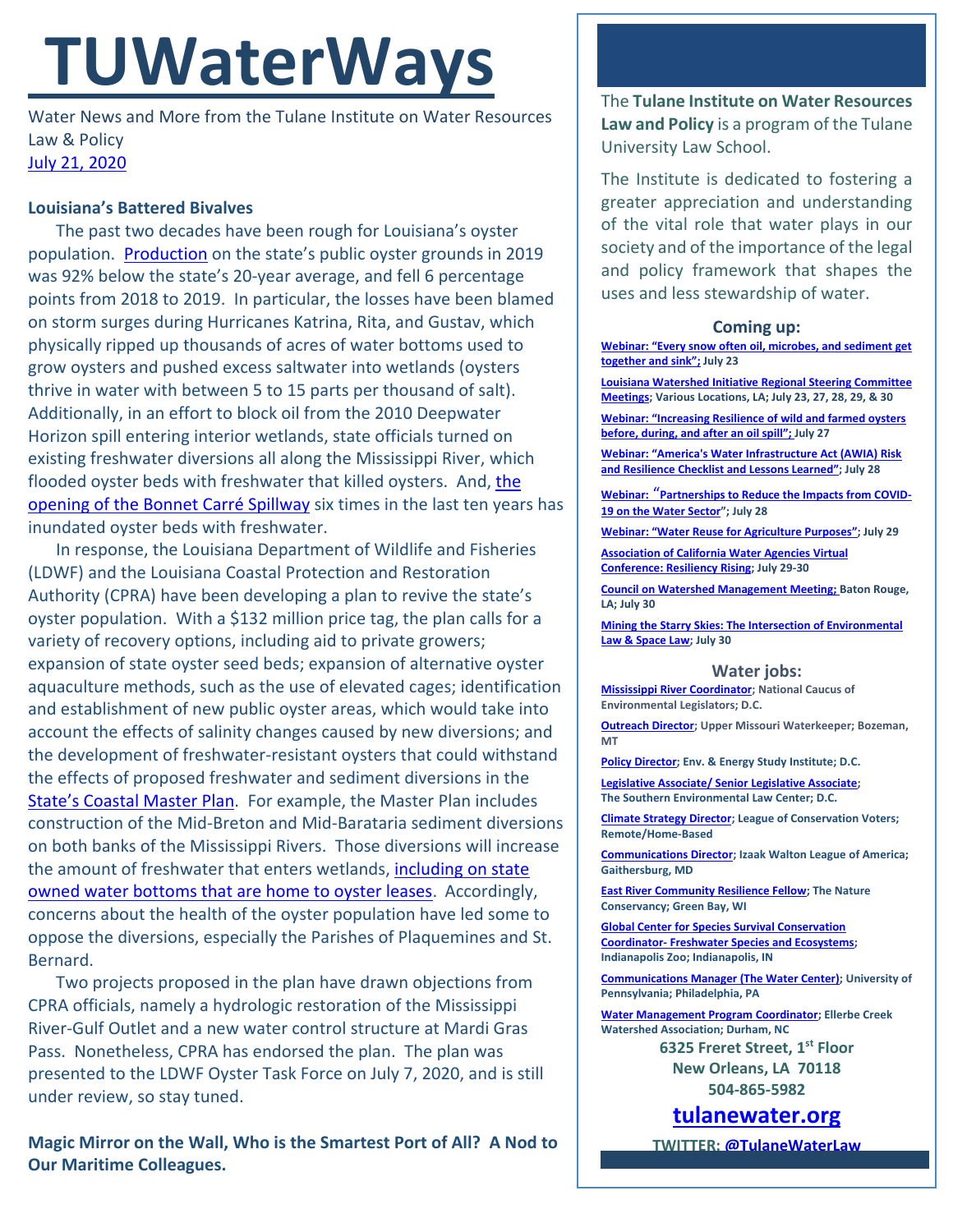On July 13, Governor John Bel Edwards announced an agreement between the Port of New Orleans, Louisiana Economic Development, and The Water Institute of the Gulf to form a "[smart port initiative](https://www.bizneworleans.com/louisiana-announces-smart-port-initiative/)" in Louisiana. The Water Institute of the Gulf will guide technical solutions for the project; the Port of New Orleans providing seed funding and serving as the pilot port for the project; and Louisiana Economic Development is pursuing federal infrastructure funding to complete the project. The idea behind the project is to test how traditional "smart city" technologies, such as connected sensors that collect and analyze environmental and traffic data, might be used in a port setting. (Many cities have already installed such technology on publicly owned buildings, roads, and intersections.)

Phase one of the project calls for The Water Institute of the Gulf to install sensors on tugboats and other ships that frequent the Port of New Orleans. These sensors will collect data on the sediment levels in shallow areas of the Mississippi River, and the data will promote safety and assist engineers in deciding when to dredge. Phase two calls for creation of a "unified digital command" by assembling the supply chains of container depots, road transporters, dock terminals, shipping lines, warehouses, and cargo operators on one digital platform. This consolidated supply chain model should reduce shipping times and improve safety through the sharing of real time data. Phase three will see Louisiana build a "Hurricane and Flood Risk Center" at the Water Campus in Baton Rouge to support the Governor's Office of Homeland Security & Emergency Management, the Louisiana National Guard, and other emergency organizations. The center would collect and model environmental data to predict and prepare for coastal and inland flooding events. (An aside about flooding: a new report from the US Water Alliance titled "[Water Rising: Equitable Approaches to Urban Flooding](http://www.uswateralliance.org/sites/uswateralliance.org/files/publications/Water%20Rising%20paper.pdf)" provides five priority actions for responding to the growing challenge of urban flooding.) Overall, the smart port project will pave the way for technologically enhanced protection of Louisiana's commerce and supply chains, rivers, and coastal habitats. Though the initial effort will focus on the Port of New Orleans, the goal is that it will provide a replicable model for other ports in Louisiana and beyond. Who is the smartest port of all? New Orleans!

## **Go Home, 2020, You're Drunk**

In other data collection news, one surprising effect that the COVID-19 pandemic may have is a reduction in the accuracy of weather forecasting due to a decline in global travel. That is, many planes and ships that traverse the planet with cargo and people are also equipped with sensitive instruments that collect a variety of scientific information about the vessel's surroundings, such as air or ocean temperatures, wind speeds, and humidity. Scientists regularly use this data for modeling of weather forecasts and climate projections. A [new study](https://agupubs.onlinelibrary.wiley.com/doi/10.1029/2020GL088613) published in the journal Geophysical Research Letters, suggests that because of the decline in global air travel associated with the pandemic, the accuracy of global weather forecasts between March and May of this year, i.e. the height of the pandemic across much of the world, has been less accurate compared to forecasts developed during the same months in 2017, 2018 and 2019, as well as with forecasts in February of this year, i.e. just before the pandemic hit. Weather forecasting doesn't just affect the decision to grab an umbrella on the way out the door. Among other things, farmers also depend on accurate forecasts to protect their crops, and utility companies estimate the amount of power that will be consumed in a given day based on temperature forecasts and need to accurately balance power generated versus power consumed. A [recent survey](https://www.goosocean.org/index.php?option=com_content&view=article&id=245:covid-19-and-ocean-observations&catid=13&Itemid=247) from the Global Ocean Observing System suggests that a number of ocean-observing programs have also suffered during the pandemic. Ocean observations inform short-term weather forecasts, long-term climate change, marine weather forecasts that ships use to navigate through treacherous waters, and the study of the exchange of carbon dioxide between the ocean and the atmosphere. Clearly this is some very important stuff for which accurate data would be clutch.

## **"The Land Loss is Coming! The Land Loss is Coming!"**

Dr. Sherwood "Woody" Gagliano, who is revered as the "Paul Revere" [of coastal land loss,](https://www.nola.com/news/environment/article_8574789a-c965-11ea-8e4d-eb4bafe9881e.html) passed away on July 17, 2020. Dr. Gagliano was a geologist, geographer, and archaeologist, who earned the "Paul Revere" moniker because he is credited with being the first modern scientist ( in the 1970s) to document and sound the alarm on Louisiana's rapidly eroding coastline.. This occurred after a 1969 proposal by the state of Texas to divert one-third of the flow of the Mississippi River to Texas and New Mexico to deal with their long-standing water scarcity problems. The Army Corps of Engineers asked for assistance on the issue. In the midst of his research, Dr. Gagliano determined that Louisiana had already lost a dramatic share of its wetlands and was continuing to lose